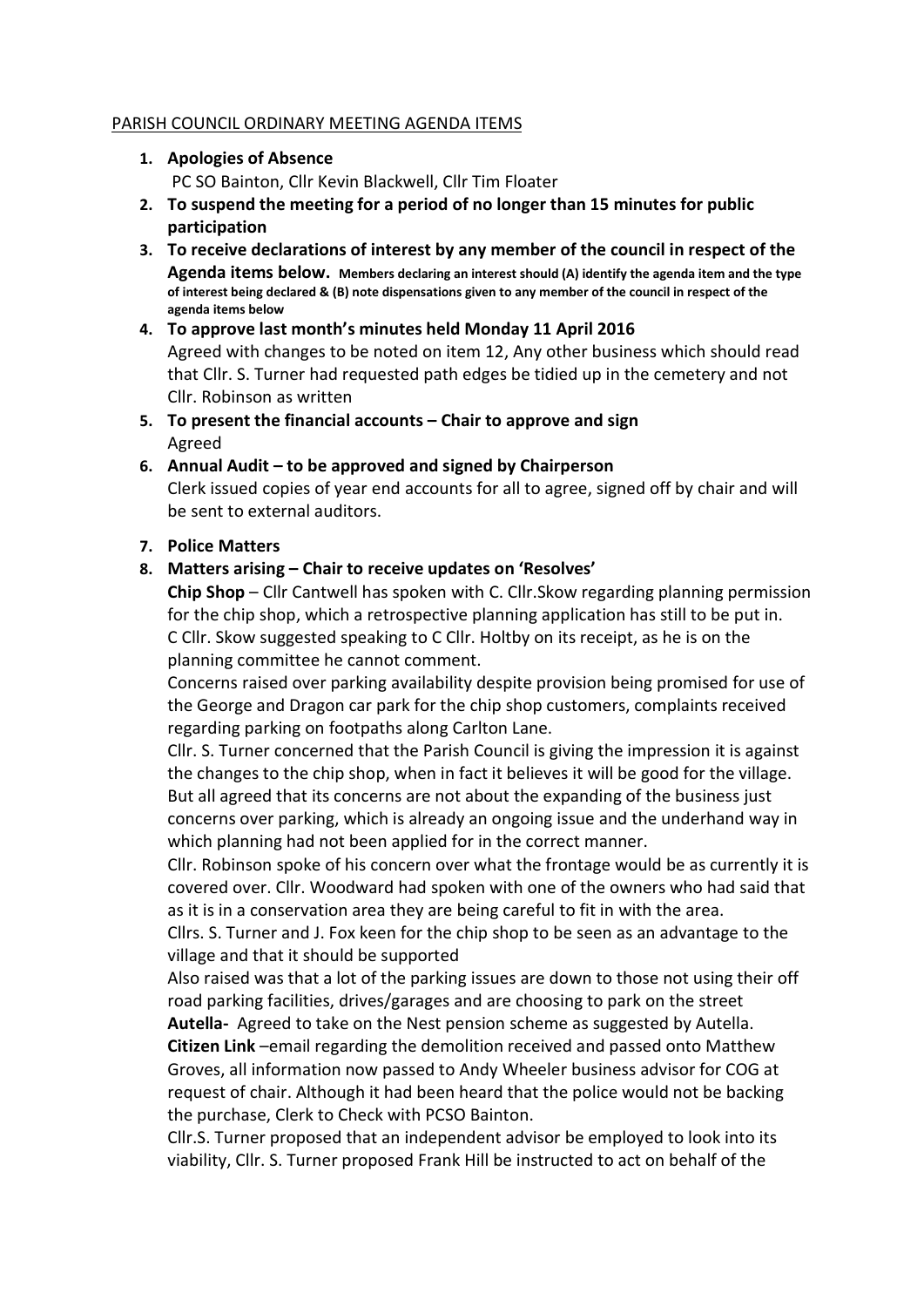council, Seconded Cllr. Robinson, agreed by all present. Clerk to contact ERYC for extension and pass onto Frank Hill.

# Letter of thanks, for letter of support to June Barton regarding closure of Hornsea MIU

Graham Stuart visit- Graham Stuart advised that the council needing the backing of their county councillors to move forward and that they all needed to agree on a proposal to be put forward, his advisor spoke of a previous experience in which the council wrote an official complaint to East Riding and suggested that this could be a way forward for us. Clerk to write to Cllr. Stephen Parnaby on behalf of the council, should a reasonable response not be received as suggested the Parish Council will take the issue of the safety of Hornsea Road to the council ombudsman.

Cllr. Robinson spoke of his disappointment that no notice had been taken on the views of the residents regarding this issue, he went on to produce a photograph of a lorry which had been unable to pass through the village due to parked vehicles having to wait 15 minutes until owners of cars could be found to clear a way for him. Also a suggestion that consultants be brought in to make an individual plan of how to improve the issues on Hornsea Road.

Cllr.North concerned that we keep going over the same thing and yet nothing is resolved and that at times it is down to bad driving that these incidents such as the lorry occur.

Clerk to ask PCSO Bainton as to how often police do speed checks and for the survey results which gave Aldbrough a point total which entitled Hornsea Road to Police speed checks.

Bridge number for Public Footpath Garton Road- Cllr. Woodward to issue path number to clerk to enable request to close footbridge, until repairs made due to its hazardous condition.

## 9. CLG Gas site meeting/information

## 10. Planning Applications

None received, however concerns over trees removed from the Elm Tree site to be reported by Clerk to ERYC

Reports of lorries queuing on B1238 to access the biomass site reported to be in excess of 10, clerk to notify PCSO Bainton

## 11. Correspondence

Request for gravestone from WP Everingham for William Turrell - AGREED Letter re surfacing dressing along B1238 Hull Road Aldbrough commencing 9<sup>th</sup> May Invite to Humbleton 29th May at 3pm – Cllr Cantwell to attend

#### 12. Any Other Business

Outdoor gym official opening – Cllr. Cantwell asked Cllr Robinson if a date had been decided in which to hold the opening to allow invites to be sent to those who helped fund the scheme.

Cllr. J. Fox- to chase Karen Wood re application sent in on behalf of the council prior to the previous meeting.

Cllr. North – had received requests as to potholes on Church Street and had filled them in using tarmac, Cllr. Fox questioned owner ship of land, Clerk to check. Questioned who had painted seats black in which it was explained that they had been painted as part of the street scene visit. Pot holes on East Newton road to be